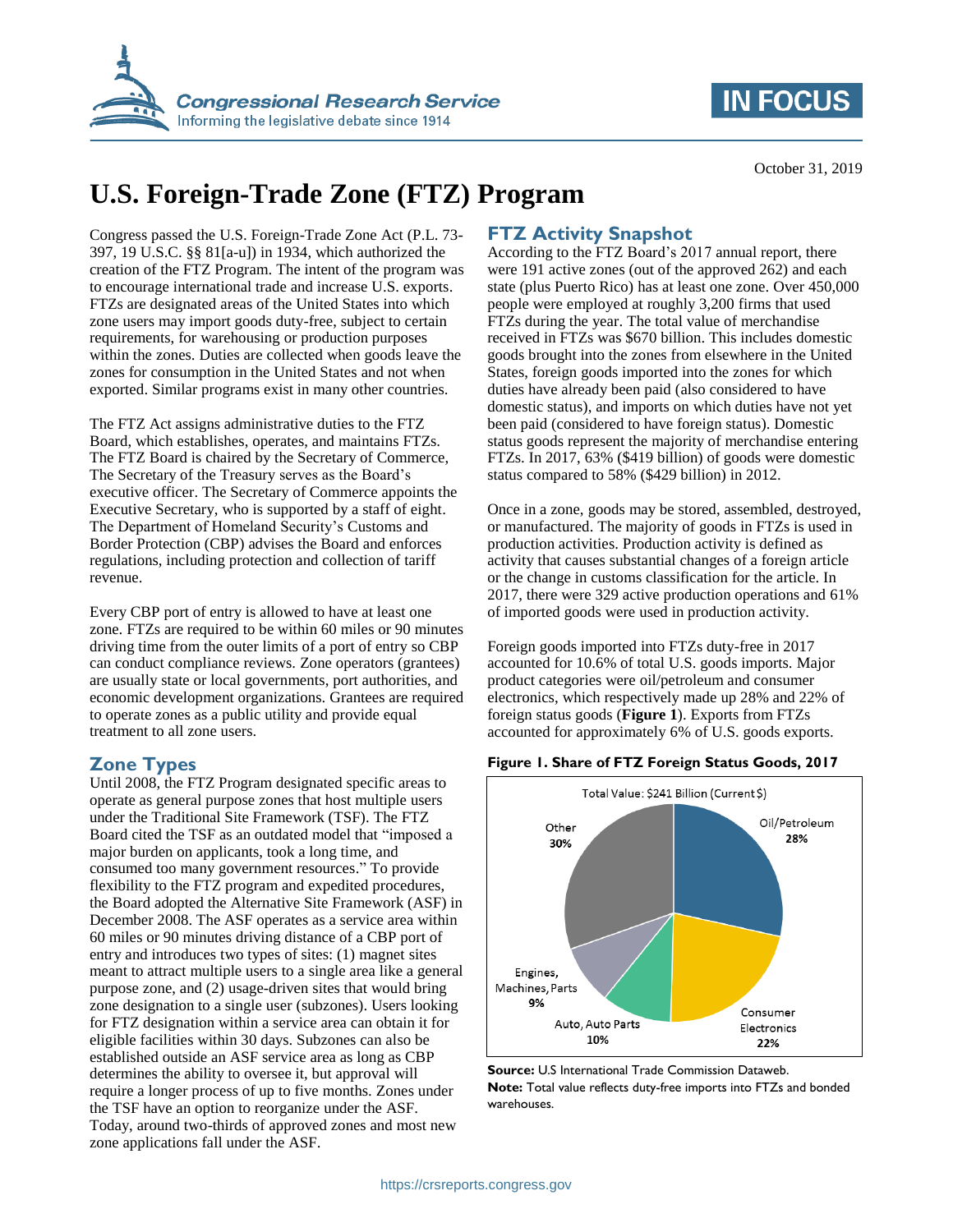### **Potential Benefits and Concerns**

The FTZ Program offers zone users a variety of cost savings including duty exemption, duty deferral, duty reduction, tax savings, and bundling of merchandise processing fees (see text box on "Types of Cost Savings"). They may also benefit from improved logistic efficiencies, such as direct delivery of merchandise into FTZs and ease of transfers between zones. In general, users that benefit the most from FTZs are those that deal with high volume activity.

Supporters of FTZs argue that the program has an overall positive impact on the U.S. economy as it provides incentives for companies to keep manufacturing operations in the United States due to its tariff benefits. This, they argue, generates manufacturing jobs as well as service jobs in the communities surrounding FTZs. A 2017 Government Accountability Office (GAO) report, however, found that few studies had been done on the economic impact of FTZs, and noted that these studies are mostly theoretical and lack quantitative analysis. GAO also raised concerns on CBP's ability to assess and respond to compliance risks across the program. In response, CBP has since conducted a program-wide risk assessment in 2018 and continues to update its compliance review handbook.

## **Types of Cost Savings**

**Duty exemption:** No duty is paid for imported goods that are subsequently exported out of or destroyed in a zone.

**Duty deferral:** Users pay duty only when goods enter the United States for consumption, allowing users more control over their cash flow.

**Duty reduction:** On inverted tariff situations, when the duty rate of a finished good is lower than the input, users can choose to pay the lower rate with prior authorization.

**Tax savings:** Goods held in zones for export are not subject to state or local inventory taxes. Some jurisdictions may provide additional benefits to FTZs.

**Bundling of merchandise processing fees:** Users can file one entry and pay the merchandise processing fee (up to \$485) once per week for multiple shipments instead of filing separate entries for each shipment leaving the zone.

Some companies have raised concerns that tariff exemption and reduction put competing domestic producers at a disadvantage when zone users opt to import rather than source domestically. There are also concerns that those benefits result in a loss of tariff revenue for the United States, although U.S. tariffs constitute a small part of total government revenue. Furthermore, some opponents of FTZs argue that few industries benefit from the program and the resources required to operate in a zone, including the application process, make the program less accessible to all companies. The FTZ Board attempts to address these concerns by inviting input during the application process from domestic stakeholders that may face a negative impact from new FTZ activity, as well as streamlining the application process to increase accessibility to the program.

#### may commence as soon as CBP activates the zone, unless users intend to use it for production activity. In that case, users are required to apply for production authority from the FTZ Board (**Figure 2**). This additional step, which includes a public comment period, seeks to ensure domestic suppliers are not harmed as a result of foreign import competition. In 2012, the FTZ Board implemented new regulations that simplified the production application process, and introduced an optional two-stage procedure, potentially shortening the processing time from more than one year to 120 days.

In the first stage, grantees, on behalf of the user, submit a production *notification*. If the FTZ Board does not find issues during the 120-day review and stakeholders do not object during the public comment period, the user can begin production activity with full approval or partial approval for specified goods. If full approval is not given, companies have the option to submit a production *application* for consideration under a more extensive review process based on a set of criteria listed under FTZ regulations (15 C.F.R. §400.27). In response to concerns raised by GAO, the FTZ Board updated its procedures in November 2018 to document consideration of all criteria listed in the regulations during the review process.

#### **Figure 2. Overview of Application Process**



#### **Source:** FTZ Board.

**Notes:** \*Users may apply for production authority and zone designation simultaneously.

## **Issues for Congress**

FTZ users have access to tariff-related and logistical benefits, which may have become increasingly relevant in light of the Administration's various tariff increases since 2018. Congress may conduct oversight of the program in general and explore specific issues, including:

- The costs required to gain access to and maintain operations in FTZs that may affect accessibility.
- The limited information on the program's overall economic impact.
- CBP's current efforts to update its compliance review handbook.

**Liana Wong**, Analyst in International Trade and Finance

## **Application Process**

The application process may require additional administrative costs that affect accessibility. Operations